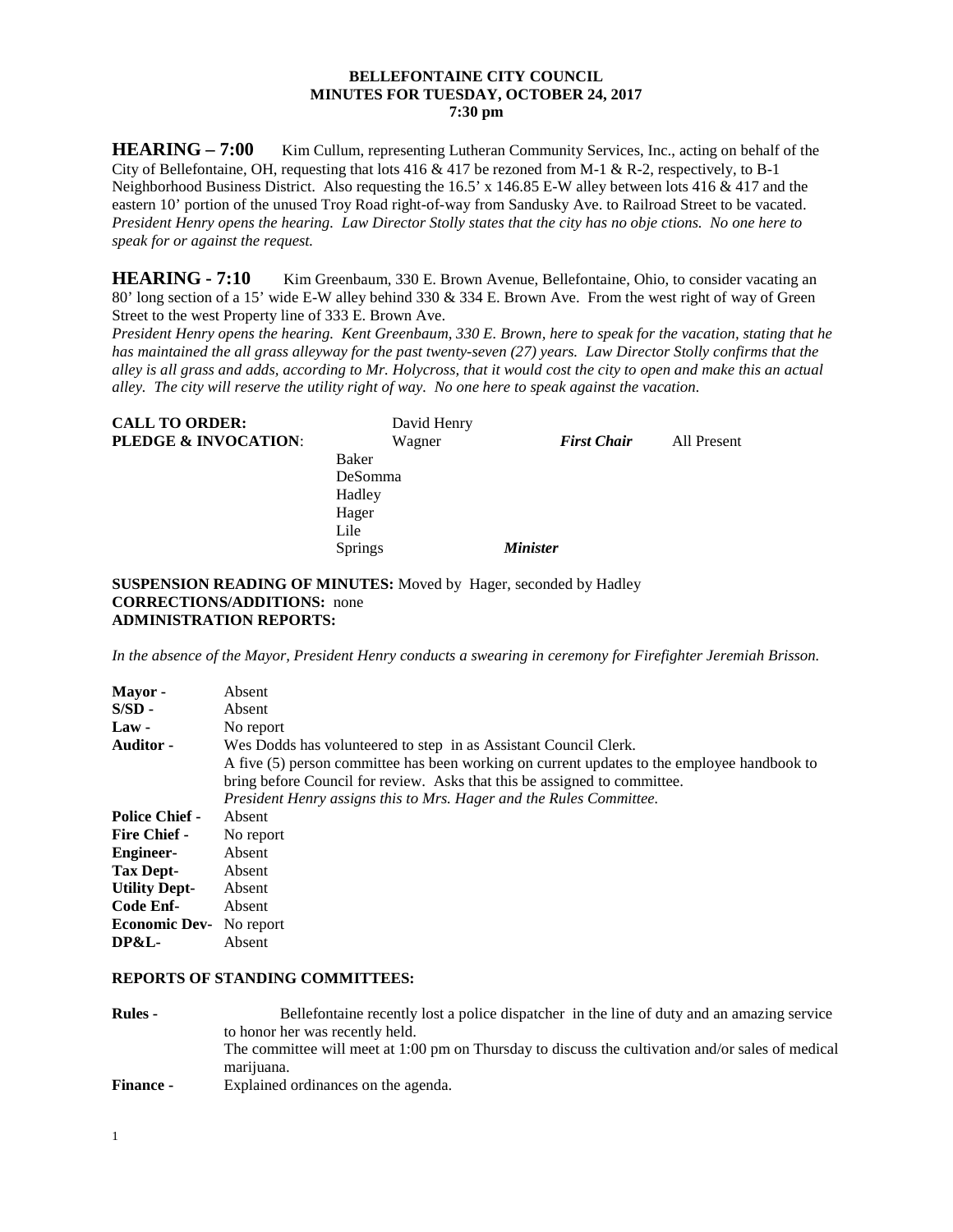**Utilities -** No report **Safety -** No report<br>**Streets -** The comn The committee met last Thursday to discuss the issues presented in this evening's hearings. **Sidewalks, Curbs & Parks –**The crosswalk and crosswalk signage, addressed in the recent committee meeting, have been taken care of and installed. **Audit –** No report

## **COMMUNICATIONS FROM CITIZENS:**

#### **INTRODUCTION OF ORDINANCES:**

### **1. ORDINANCES FOR 1ST READING**

17-64 A. AN ORDINANCE VACATING A CERTAIN ALLEY IN THE VICINITY OF GREEN STREET AND EAST BROWN AVENUE IN THE CITY OF BELLEFONTAINE, OHIO, AND DECLARING AN EMERGENCY IN THE CITY OF BELLEFONTAINE, OHIO. **STREET**

| $3RR-$    | Moved by Hadley, seconded by Lile | V All Ayes |
|-----------|-----------------------------------|------------|
| Passage-  |                                   |            |
| Adoption- |                                   |            |

17-65 B. AN ORDINANCE VACATING THAT CERTAIN ALLEY BETWEEN LOTS 416 AND 417 AND THAT CERTAIN UNUSED 10 FOOT RIGHT OF WAY IN THE CITY OF BELLEFONTAINE, OHIO, AND FURTHER CHANGING THE ZONING CLASSIFICATION OF SAID LOTS 461 AND 417 FROM M-1 AND R-2, RESPECTIVELY, TO B-1 AND DECLARING AN EMERGENCY IN THE CITY OF BELLEFONTAINE, OHIO. **STREET**

3RR- Moved by Hadley, seconded by Lile V All Ayes Passage-Adoption-

## **2. ORDINANCES FOR 2ND READING**

17-55 A. AN AMENDMENT TO ORDINANCE NO. 17-24 AUTHORIZING THE BPD TO HIRE TWO (2) FULL-TIME POLICE OFFICERS IN ORDER FOR THE BPD TO PROVIDE BCS TWO (2) SROs AND DECLARING AN EMERGENCY IN THE CITY OF BELLEFONTAINE, OHIO.

| 3RR-      | Moved by Baker, seconded by Wagner | V All Aves |
|-----------|------------------------------------|------------|
| Passage-  |                                    |            |
| Adoption- |                                    |            |

**FINANCE**

17-57 B. AN ORDINANCE ESTABLISHING AND PROVIDING FOR COMPENSATION OF THE BELLEFONTAINE MUNICIPAL COURT JUDGE FOR 2018 AND DECLARING AN EMERGENCY IN THE CITY OF BELLEFONTAINE, OHIO. **FINANCE**

| 3RR-      | Moved by Baker, seconded by Wagner | V All Aves |
|-----------|------------------------------------|------------|
| Passage-  |                                    |            |
| Adoption- |                                    |            |

17-58 C. AN ORDINANCE ESTABLISHING AND PROVIDING FOR COMPENSATION FOR THE BELLEFONTAINE MUNICIPAL COURT PROSECUTOR FOR 2018 AND DECLARING AN EMERGENCY IN THE CITY OF BELLEFONTAINE, OHIO. **FINANCE**

| 3RR-     | Moved by Baker, seconded by DeSomma | V All Ayes |
|----------|-------------------------------------|------------|
| Passage- |                                     |            |